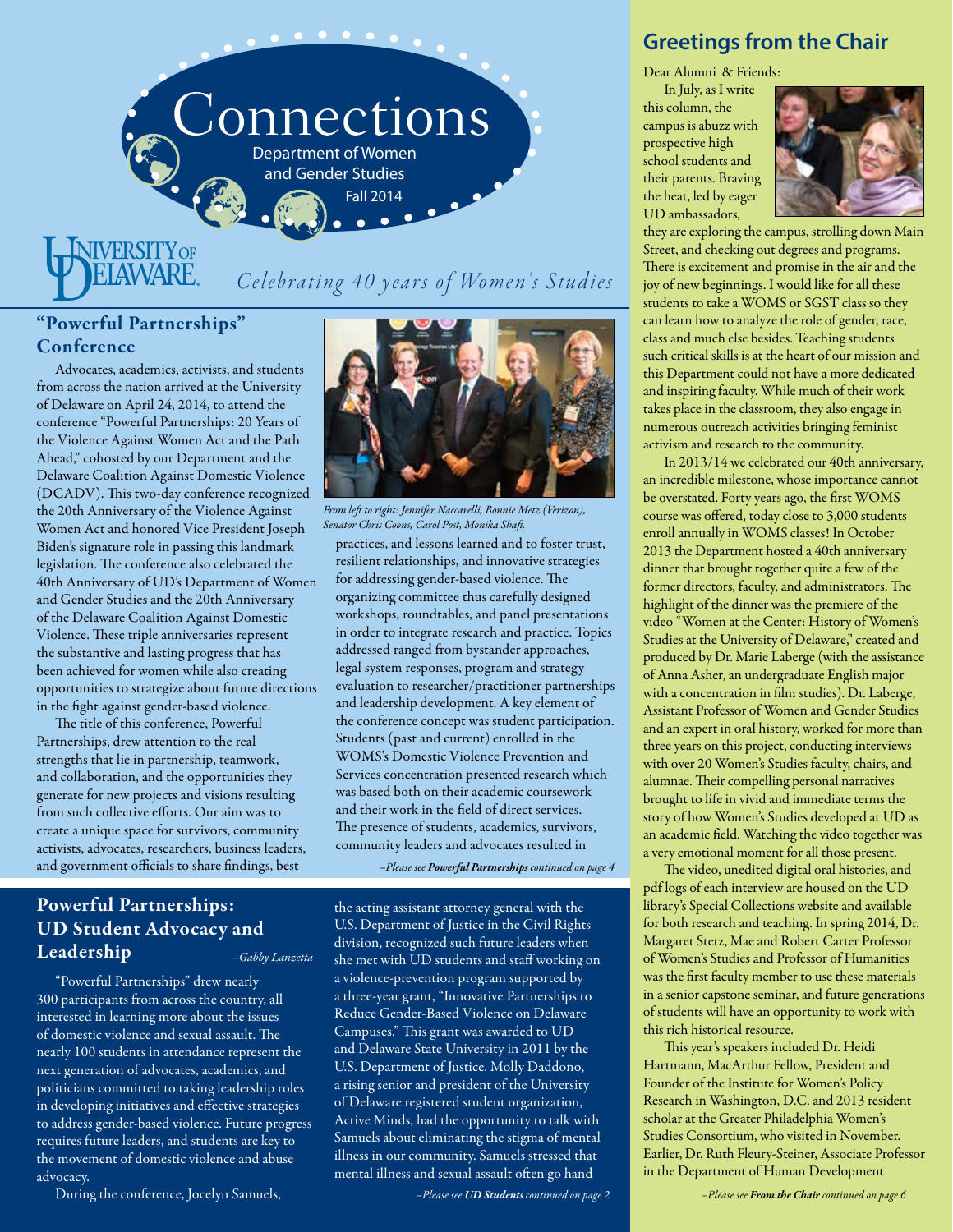# PARIS 2014: Many Lessons



*Study Abroad Students in Paris, at the grave of Simone de Beauvoir, left to right: Lauren Boudreaux, Erica DePriore, Faith Buckley, Seraphina Cromwell, Carlie Saint-Laurent, Laura Campbell, Zachary Fritz, Rachel Walker, Madeline Lydon, Shannon Kearney, Beth Johnson, Gabby Lanzetta.*

*–Jessica Schiffman* ife is replete with intended and unintended lessons. In January 2014, UD students preparing to study abroad in Paris learned firsthand two important lessons: that the frustrations and joys of travel cannot always be controlled and that a positive attitude will pave the way to a good outcome.

It was an inauspicious beginning. Our eager group of study abroad scholars arrived at the Philadelphia airport just in time for a major snowstorm. After 7 hours on the runway, two de-icings and a sick baby returned to the gate, our flight to Paris was cancelled. At 4 a.m., we gathered in the departure area to regroup. No flights were available for rebooking for four days. Plans for our first few days in France had to be rescheduled. Classes were delayed. Instead of views of the Eiffel Tower, we faced piles of snow. When we finally arranged a new flight schedule we encountered a new challenge; a two-legged trip, through Chicago, where the temperature was 15 below. After teaching two catch-up lessons in O'Hare Airport, our luck changed. We were one of two last flights out to Europe before the airport shut down due to freezing fuel lines.

Our fortunes continued to look up upon arrival. A lost suitcase (hard to imagine, but the airline lost a student's luggage while never leaving the Philadelphia airport) was awaiting us, the sun was shining, and it was 65 degrees warmer in Paris than it had been in Chicago!

Twelve UD students took full advantage of the opportunity to learn and live in Paris for a month. The group visited with representatives of four feminist organizations to learn firsthand about women's issues in France and met with their art history professor at several of the worldrenowned Parisian museums to study artworks by and about women. We viewed several French films related to topics of interest to students of sex and gender. Outside of class, the group toured Versailles and the 6th arrondissement, shopped at an outdoor market to purchase foods for an indoor picnic, got expert advice from a master photographer on shooting photographs in the Tuilerie Gardens, ascended to the top of the Eiffel Tower for a view of Paris at night, and enjoyed the tastes of a chocolate and cheese tour.

Throughout, the students displayed openness to new experiences and an eagerness to engage in discussion about what they learned in and out of class, the sign of accomplished scholars of the world. "We were able to completely submerge ourselves in the learning experience and become part of what we were studying," remarked Gabby Lanzetta, whose participation in the Study Abroad program was provided by a generous scholarship from the Women Studies' Mae and Robert Carter Endowment. "I may have left Paris, but I brought so much back with me, from new friends to a broader outlook on feminism and culture. The trip to Paris was an experience of a lifetime and one I will forever cherish."

# Event Highlights

**Ruth Wilson Gilmore**, feminist geographer and designated guest of the Greater Philadelphia Consortium, presented "Fatal Couplings: Racial Capitalism and the Black Radical Tradition" on October 8, exploring racial capitalism and the legacy and future of the Black Radical Tradition, with a focus on the work of Amilcar Cabral, Claudia Jones, and Angela Y. Davis.

**Jill McDevitt** presented "Virgins and Sluts" on October 7, selected video clips and stories explored from a feminist perspective of how America's obsession with the sex lives of women is used as a tool of oppression, and engaged students to explore the role of sexuality as it relates to gender equality and violence.

**Janet Mock,** contributing editor for *Marie Claire* Magazine and The *New York Times* bestselling author of R*edefining Realness: My Path to Womanhood, Identity, Love & So Much More,* released by Atria Books/Simon & Schuster, spoke November 7 on issues related to the impact that a Queer identity and one's ethnicity or race has on one's experience in our world as well as her life experience as a trans woman and that of other trans individuals.

**Olaf Kapella**, Research Coordinator and Senior Researcher at the Austrian Institute for Family Studies, University of Vienna, Austria, presented his work November 17 on WHO-European Models of Successful Sexuality Education.

**Elizabeth Anderson**, Arthur F. Thurnau Professor and John Dewey Distinguished University Professor of Philosophy and Women's Studies at the University of Michigan, and president of the American Philosophical Association's Central Division, on November 21 presented her work in feminist theory and feminist epistemology, "Social Movements and Moral Progress."

**Women and Gender Studies Research on Women Series (WOMS 299)** featured interdisciplinary lectures where faculty, staff and advanced students shared results of their research on women's issues in anthropology, sociology, political theory, psychology, philosophy, literature, history, theology, ethnic studies, music, art, sciences, and health.

**Gender in International Films Series (WOMS 290)** featured films about women and/or gender in cultures outside of the mainstream United States, that explore how sex and gender shape lives and experiences and enrich our understanding of the diversity of gendered cultural norms and ways filmmakers choose to illustrate them.

**Student Research on Women, Gender and Sexualities Conference,** April 17, 2015, Temple University, Philadelphia, PA. Presented by Temple University Women's Studies Program and the Greater Philadelphia Women's Studies Consortium. Visit http://sites.temple.edu/wgsconsortium2015

**April 2015. Sexual Assault Awareness Month**. Events will take place at various locations on the UD campus to raise public awareness and to educate communities and individuals on how to prevent sexual violence.

# UD Students *continued from page 1*

in hand, and explained that she was grateful to have the opportunity to discuss this important correlation. During this interview, Samuels emphasized the need to engage athletic teams and Greek organizations in efforts to eliminate sexual violence on campus. Samuels also acknowledged the accomplishments of UD organizations such as Sexual Offense Support (SOS) and Sexual Assault Prevention and Education (SAPE).

Melissa Pleasanton, a UD Women and Gender Studies Class of 2014 graduate, is among the future advocates in the domestic violence and abuse movement. At the conference she was interviewed by National Public Radio (NPR). During this interview Pleasanton discussed how her academic work at UD and her internship with the Wilmington Police Department has

prepared her for a successful career dedicated to domestic violence response in direct client service settings. Reflecting upon her experiences at the conference she voiced her excitement about having spoken with NPR, noting that it was her first big interviewing experience. Furthermore she explained "the Conference was very interesting in regards to the mix of academics and service providers," Pleasanton said, "and it offered a very interactive environment that provided research and practices everyone could use."

UD's Students Acting for Gender Equality (SAGE) hosted "Take Back the Night," after the conference's sessions on Thursday. The event brought together conference attendees and the campus community in recognition of Sexual Assault Awareness Month, with featured guest

speaker and slam poet Andrea Gibson, whose performance engaged the issue of sexual violence in deeply moving poetry. Gibson's performance was followed by a rally through the UD campus and a speak-out for survivors of domestic violence and sexual assault. On Friday, the conference was brought to a close with "The Last Word," an emotionally powerful listening session with a panel of survivors who shared their personal stories of how domestic violence has impacted their lives. The conference ended with a dynamic musical performance by Matred Conaway, whose song "I Can" expressed the passionate hope inspired by "Powerful Partnerships"—a future of change and community in addressing domestic violence and sexual assault.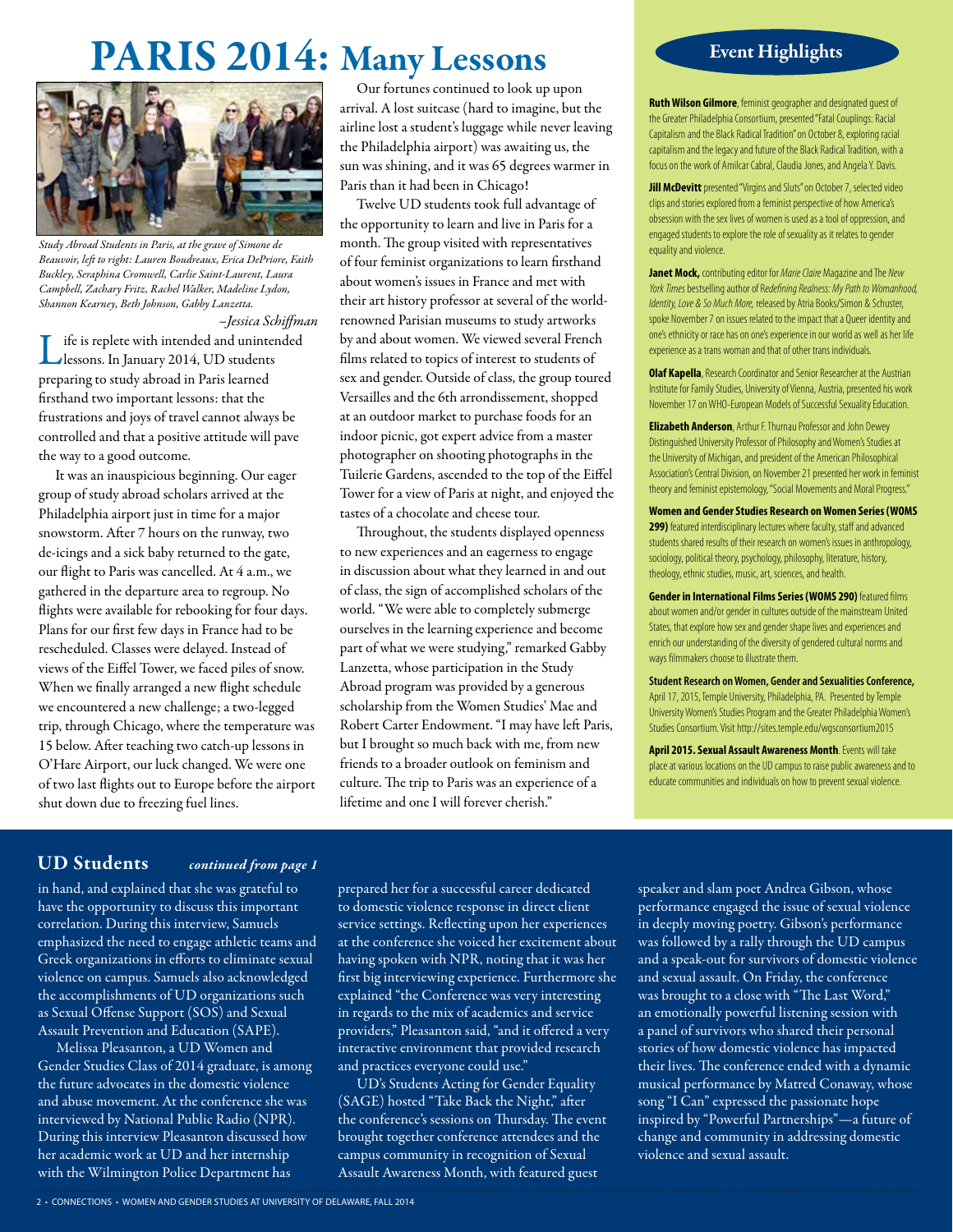## Thank You Donors

We are grateful to the students, alumni, alumni families, faculty and friends who have generously donated to support our department. Your generosity helps fund events and activities in Women and Gender Studies. Thank you!

Dr. Candace Archer Mae R. and Robert C. Carter Suzanne Cherrin Karen M. Chonofsky Caitlin Del Collo Gwen L. Dittmar Mary Fox Emily B. Jonas Caley Kammerman Rebecca JoAnn Marshall John and Donnette Mayrack

Dr. Devan V. and Mrs. Andrea G. Mehrotra Jason Nadell and Roni L. Grill Elizabeth Murphy Penczak Kris Proeschel Brenda O. Rice Alyssa M. Sharrock Cedric Steenberghs Lloyd L. Thoms, Jr. Crystal E. Woodford The Verizon Foundation

# Congratulations to our 2014 Women and Gender Studies Majors with

Nadia Begum Gabrielle Coleman Zakkiyah Johnson Arleigh E. Lane

DVPS Concentrations

Marissa Phillips Melissa Pleasanton Abigail Samuels

# Graduating Class of 2014 Awards

Awards of Special Merit were conferred upon four outstanding women graduates in Women and Gender Studies. The 2014 recipients are Jaimie Ermak, Kelly Grzinic, Rebecca Marshall, and Abigail Samuels.

The Mae Carter Scholarship is awarded to an undergraduate woman student who carries the values of Mae Carter to advance the status of women at the University. This year, the scholarship was awarded to Abigail Samuels.

The Nellie Thompson Rudd Award, endowed by University of Delaware's past president E. Arthur in honor of his mother to acknowledge excellence in scholarship, leadership and service to the University, was also presented to Abigail Samuels for her commitment to furthering the status of women at the University of Delaware.

"I am lucky to belong to a community whose history includes the work of remarkable women like Mae Carter and Nellie Thompson Rudd," Samuels said upon receiving the scholarship and award. "I am proud to forge a path of my own, but in the spirit of these two women by pursuing a career in legal advocacy. I hope to help all marginalized groups, especially women, obtain justice through our community's court systems."



# Congratulations to our Women and Gender Studies Majors for 2014

Binta Bah Nadia Begum Karen Chonofsky Gabrielle Coleman Jennifer Cornejo-Ordorica Jaimie Ermak\*\* (HBA) Lisa George Kelly Grzinic\*\* (HBA) Emma Haberern D'Janna Hamilton Zakkiyah Johnson

Kristi Keating Arleigh Lane Rebecca Marshall\*\* Rena Miller Ekta Patel Elizabeth Penczak MarissaPhillips Melissa Pleasanton Abigail Samuels\*,\*\* Alyssa Sharrock Dana Steele

Cedric Steenberghs Stephy Thomas

- \* Recipient of the Nellie Thompson Rudd Award for scholarship, leadership, and service in Women's Studies.
- \*\*Recipients of the Women's Studies Award of Special Merit for academic excellence.

## Congratulations to our Women and Gender Studies Minors for 2014

Katie Alteri Julia DuPlessis Stephanie Everitt Chelsea Flores Emily Gessmann

Hope Kitchin Alyssa Norfleet Brittany Phipps Chandler Przybylski Evelyn Rajan

Allison Rozovsky Heather Sowards Marissa Tinari Kelsey Zych

# Abigail Samuels winner of the Nelle Thompson Rudd Award

*–Kathy Turkel* A bigail Samuels was the 2014 winner<br>A of The Nellie Thompson Rudd Award. This award recognizes student achievement in the areas of scholarship, leadership and service to the Department of Women and Gender Studies.

An honors student with a double major in Women and Gender Studies and Political Science, a minor in History, and

a concentration in Domestic Violence Services and Prevention, Abby graduated in May 2014 with an honors degree with distinction. Candidates for the degree with distinction must complete a senior thesis. Abby's thesis focused on the way that domestic abusers use "Paper Abuse" to manipulate the structure of the system as a way to harass their victims. Professor Susan Miller, her thesis advisor, said the following about the nature and quality of Abby's research:

"In order to truly understand the problem, she sat in on groups of male abusers who were courtordered into treatment. Through her observations and interviews with the group's facilitator, Abby designed a questionnaire for the group participants to answer and an interview instrument to use with attorneys who often represent batterers in court. I can't emphasize enough how innovative this is for an undergraduate–if she had more time and was differently situated, this could become a doctoral level dissertation."

Abby served as Vice-President of SAGE (Student's Acting for Gender Equality) and as Partnership



Coordinator for Natasha's Justice Project, an organization focused on ending the rape kit backlog in the U.S. to document and process untested rape kits lying dormant in storage facilities across the country. Through Abby's initiative, SAGE became the first university student group in the U.S. to partner with NJP. Karen Owen, Executive Director of NJP, openly expressed her admiration as well as her gratitude for the work Abby did for NJP:

"Abby has proven to be a compassionate leader for Natasha's Justice Project. Daily she inspires us with her dedication, devotion, thoughtfulness and willingness to help us build chapters across the country… Abby's work truly goes beyond the campus borders, there's no limit to the work she's begun."

Abby has served as an ambassador for the Department of Women and Gender Studies by representing WOMS at various recruitment events for incoming students. She has also served as an Intern in the Domestic Violence Advocacy Program in New Castle County Family Court, where she helped victims to complete Protection Order petitions, coordinated details related to court hearings, and accompanied clients to hearings. In addition, Abby has worked as an Intern in the Wilmington office of U.S. Senator Chris Coons where she collaborated with constituent case-workers in helping community members navigate bureaucracy and governmental agencies. Abby plans to attend law school in the near future and to continue her work as an advocate for victims of domestic violence.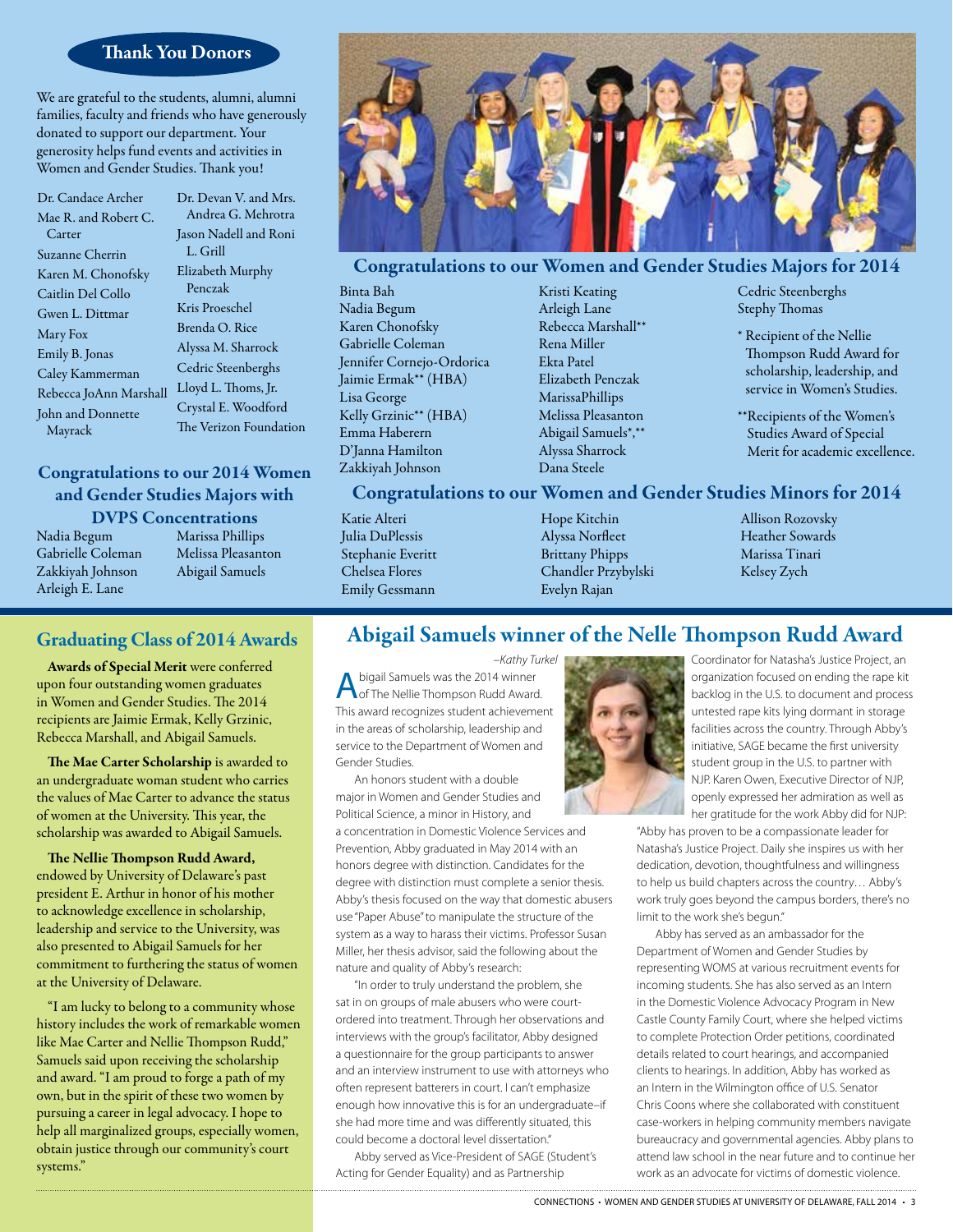Still not fully awake, I walk through the Trabant University Student Center to get my early morning coffee, and there, sitting at the large round table, is Mary Ruth Warner with a small group of students. She meets with students outside of class twelve times each semester to discuss their research projects. She works to accommodate their schedules; sometimes she even comes down on a Saturday, just one small example of her dedication to students. She says "I've never seen teaching as work, but as a passion." During this past spring semester, she taught "Women and Popular Music," "Gay and Lesbian Film," and "Introduction to Women's Studies." Overlapping her teaching commitments at UD, she also teaches courses at Widener and West Chester Universities. On weekends, she volunteers for 'From Our Kitchen,' a Wilmington nonprofit group that serves homeless individuals and others considered food deprived.

Mary Ruth is a woman who has made history at UD. Mary Ruth came to UD as a student, already seasoned in activism as a member of SDS (Students for a Democratic Society). The late 1960's were times of protest and turbulence, and an exciting time on campus. Mary Ruth: "I loved it!" As one of a very small number of black students, she began supporting demands for racial justice from Harvard to Delaware State, especially deriving inspiration from Harvard's African American students. At UD, she was a force to be reckoned with, and through her leadership, the Black Student Union was born.

Mary Ruth also was involved in political activism beyond the campus. She participated

### Powerful Partnerships *continued from page 1*

engaging and dynamic discussions among all conference participants.

The Thursday morning keynote, presented by Dr. Chris Sullivan of Michigan State University, set the tone of for this collaborative conference. In "Happy Anniversaries: Thoughts of Honoring Our Past, Harnessing Our Power, and Transforming Our Work", Dr. Sullivan reviewed past, present, and future troubles and triumphs while emphasizing the importance of a collaborative approach to end genderbased violence. Dr. Sullivan's remarks were an important reminder of the transformative power of bridging a divide that is often assumed to separate academics from advocates. U.S. Senator Chris Coons of Delaware, a member of the Senate Judiciary Committee and co-chair of the Senate Law Enforcement Caucus, delivered the lunch keynote. He passionately advocated for domestic violence education and shared his concerns about the ubiquitous nature of genderbased violence but also expressed his hope that future generations would be able to end it.

On Friday morning, Jocelyn Samuels, Acting Assistant Attorney General with the U.S. Department of Justice, delivered forceful remarks focused on sexual assault on college campuses.

# Mary Ruth Warner

*Adjunct Professor, Department of Women and Gender Studies –Suzanne Cherrin* 



in one of the first anti-Vietnam demonstrations in Wilmington, in the national anti-war demonstrations in D.C. and New York from 1966 to 1971, worked with local politics in Wilmington, and served on the Delaware Commission on the Status of Women. She used her experience to develop innovative educational programs for students, create new courses, and initiate women's studies workshops and conferences to facilitate the discussion of race, lesbianism, and the dynamics of a women's studies classroom. She served as a planner and faculty member for a Midwest women's studies institute. Her work as an administrator and faculty

member took her to New Jersey (Stockton State College), Western Massachusetts (University of Massachusetts/Amherst, Hampshire College and Smith College), and California (UC San Diego and Cal State LA).

She noted that "campus sexual assault is a civil rights issue" and emphasized the need to provide a safe environment for all students. "Sexual assault denies students [the] right to live and learn in a safe educational environment."

Activist Eesha Pandit spoke about the fight against domestic violence, emphasizing the complexity of the issue and the need to account for multiple factors and influences: "Race, gender, sexuality, citizenship status, poverty, unemployment, disability—they all shape our experiences and they can limit access to resources." She emphasized the need for an intersectional analysis for the prevention and treatment of gender- based violence but also for the lived experiences of advocates.

Carol Post, Executive Director of the Delaware Coalition Against Domestic Violence, Dr. Jessica Schiffman, former Associate Chair of WOMS together with Marcey Reszak, Program Director of the SAFE program at People's Place, and Stephanie Hamilton, Director of Victim Services for the Wilmington Police Department were joined by recent DVPS graduates, who described the WOMS's collaboration with DCADV, which resulted in the creation of the DVPS Program. Our community partners on

As an undergrad, Mary Ruth majored in American Studies. She studied Folklore at the University of Pennsylvania, and in her 50s, she did graduate work in English Literature at the UD. Her career is a testament to interdisciplinary teaching and intersectionality; including Women's Oral Testimony, African American Folklore, and Black Feminism. She recalls a women's studies seminar titled "The Folklore of Oppression." She asked the students to give an example of an instance when they were oppressed. The depth of their responses in this first class meeting was amazing. The students–all women –were in a circle, speaking in impromptu fashion. Several spoke of sexual violence. She later asked the class, "What was it today that led you to reveal these personal and intimate stories?" The answer: "It was you." She had established a level of trust very rare in academic settings.

Her ability to create an open environment continues today. One of her current students says, "My favorite part of her class is how comfortable she makes it to talk about sexuality, which can be a sensitive topic for many people," and another describes her as "witty, playfully irreverent and exquisitely articulate" and notes "she encourages questions and debate and never marginalizes any student." Many students have become majors and minors in Women and Gender Studies because they were introduced to it by Mary Ruth Warner. As one student said, "I cannot thank her enough for making learning a joyful experience." May Mary Ruth continue to inspire students for many years to come.

this panel highlighted the tangible contributions resulting from academic and advocates partnerships. The conference ended with a session, in which survivors shared their stories, the lived experiences of domestic violence victims and survivors, ongoing struggles navigating current service systems and ideas for designing better resources.

The concept of Powerful Partnerships also characterized our relationship to our donors. We are extremely grateful for the most generous support we received from the Verizon Foundation and the UD's College of Arts & Sciences, and sponsorships from the Office of Equity and Inclusion, the President's Diversity Initiative, the School of Public Policy and Administration, the Center for Black Culture, the Center for Political Communication, and the Departments of Anthropology, Black American Studies, Communication, English, Foreign Languages and Literatures, Political Science and International Relations, and Sociology and Criminal Justice. We will build upon the momentum of Powerful Partnerships as we expand our research, curriculum, and advocacy in the field of genderbased violence.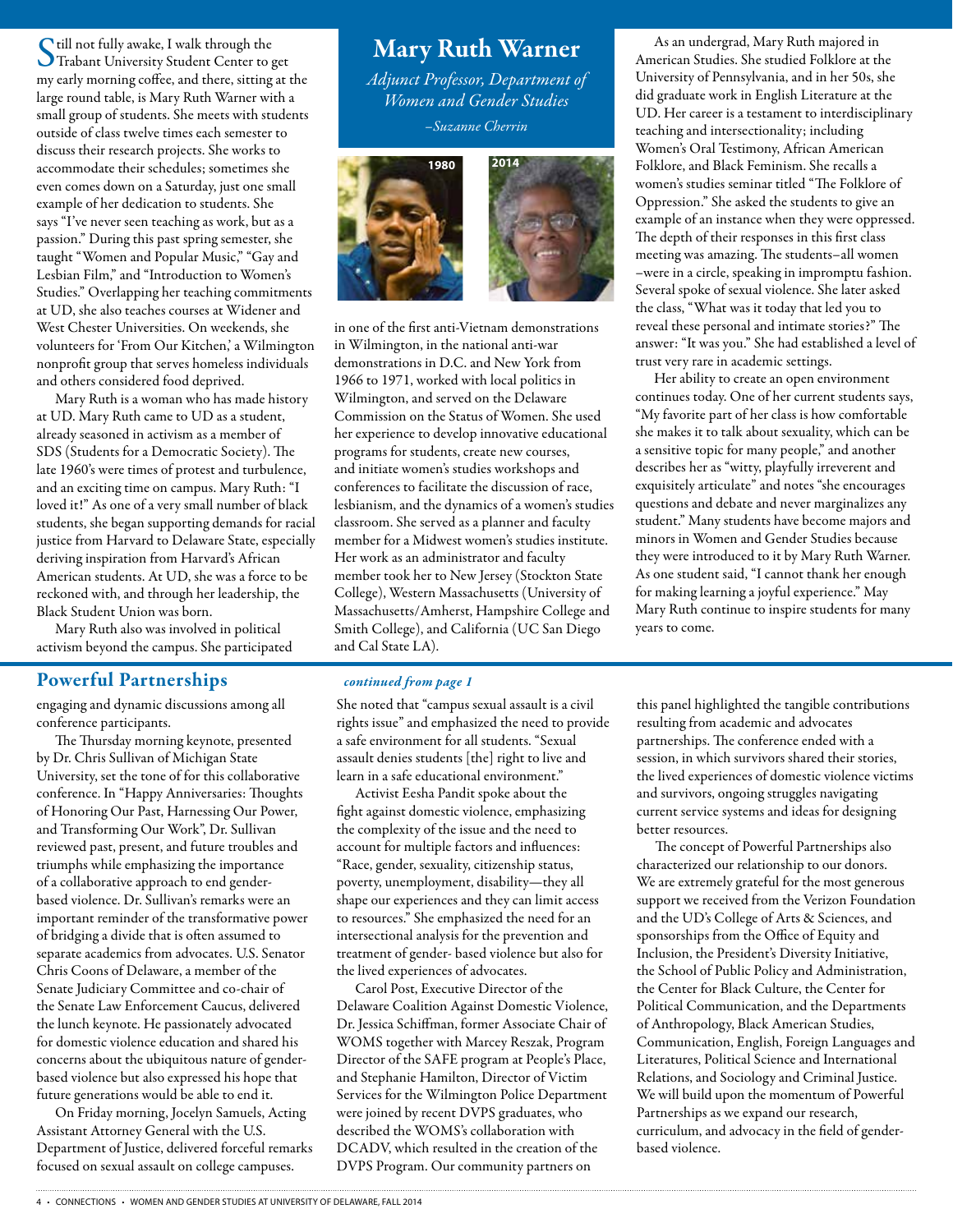

*–Chrysanthi Leon* The UD community and the Department of Women and Gender Studies welcome Elaine Salo, an African feminist and scholar of the rights of women and lgbti communities on the

African continent. Born in South Africa, with a PhD from Emory University in Anthropology, Elaine joined UD in 2014 with joint appointments in Women and Gender Studies and in Political Science and International Relations. She teaches classes in water politics in the global South, the politics of transitional societies, and gender and politics.

Her publication titles are wonderfully evocative, including "Carrots or Sticks? A study on incentives to attract and retain women in science, engineering and technology in South Africa" (in Paths to Career and Success for Women in Science, ed. F. Liersch, L. Mohlakoana-Matopi and M. Maree Britta Thege, et al., 2013) and "Coconuts do not live in townships: Cosmopolitanism and its failures in the urban peripheries of Cape Town" (*Feminist Africa 13 Special Issue Body Politics and Gender Justice*). Consult her CV (available on our website) for many other wonderful titles, and to find material that will undoubtedly enrich many of our syllabi. Elaine is a fantastic resource on many topics of interest to our department, and her expertise is invaluable as we extend our global studies curriculum. Elaine is committed to drawing connections among US women and women in the global south. As she maps these links among women and among lgtbi communities she stresses that we are more interconnected than assumed.

Elaine recently served as the director of the Institute for Women's and Gender Studies at the University of Pretoria in South Africa, a challenging position in which she developed skills in mentoring young scholars and in diverse recruitment. Here, she was forced to confront her own anti-Afrikaner racism, to learn to work with Afrikaner feminists, and to recognize the challenge of having to break out of her own box. Among other projects, her current work, funded by the Global Water Project and South African Research Commission, partners with researchers across African continent to explore gender mainstreaming in water policies. She hopes to encourage policymakers to consider water in women's lives. Elaine values accessible writing, stating that "one doesn't have to be obscurantist in order to make a scholarly contribution."

The mother of a son, 23, and daughter, 10 (she completed her PhD in between) and in a long-term relationship, Elaine knits to relieve stress, believing the feminine crafts teach more about math than we realize. We welcome Elaine to our intellectual community.

**Spotlight: Elaine Salo Monika Shafi, Elias Ahuja Professor of German**<br>and Chair of the Department of Women and **Monika Shafi,** Elias Ahuja Professor of German and Chair of the Department of Women and Gender Studies, published three articles dealing with the topics of masculinity; work; and work and gender in texts by contemporary German authors. She presented talks at the German Studies Association, three international conferences, and was an invited speaker at a workshop on objects and domestic space held in Greifswald, Germany. Additionally, she published three book reviews in *Monatshefte für deutschsprachige Literatur und Kultur.*

> **Margaret Stetz,** Mae and Robert Carter Professor of Women's Studies and Professor of Humanities, delivered a keynote lecture on the work of two Victorian lesbian poets who wrote together as "Michael Field," for a conference held in July 2014 at the Institute of English Studies, University of London, UK. In conjunction with an exhibition at the Winterthur Museum of costumes from the British TV series *Downton Abbey*, she presented a lecture on October 23, 2014 titled "The Well-Dressed Modern Rebel." To commemorate the 100th anniversary of the start of World War I, on October 25, she gave a lecture at UD titled "WW1 for Girls," about recent transatlantic young adult fiction featuring girls' and women's experiences on the battlefront and on the home front. She is co-curator of the exhibition " 'Everything is going on brilliantly': Oscar Wilde and Philadelphia," at the Rosenbach Museum and Library in Philadelphia, running from mid-January through mid-April 2015. This year, she published a chapter, "Oscar Wilde and the New Woman" in *Oscar Wilde in Context* from Cambridge University Press, as well as essays in *The Space Between Journal* and *The Journal of Neo-Victorian Studies*. Margaret supervised the McNair Scholars Program research project by D'Janna Hamilton, a Women and Gender Studies major (WGS 2014), on women's Carnival costumes in St. Vincent, and current research by Yvonne Rivera on representations of female protagonists in dystopian fantasy novels for young adult readers.

**Kathleen Turkel,** Assistant Professor of Women and Gender Studies, co-authored "Obama, *Precious*, and *The Blind Side:* Race in Politics and Popular Culture" which was published in *The Almanack: The Journal of the Mid-Atlantic Popular and American Culture* 

*Association,* Vol. 23, 2013. She was the co-presenter of "Class, Gender and Property in *Downtown Abbey*" at the annual meeting of the Mid-Atlantic Popular and American Culture Association in November, 2013.

**Anne E. Bowler** and **Chrysanthi D. Leon**, Associate Professors in the Department of Sociology and Criminal Justice, and **Terry G. Lilley**, a UD alumnus and Assistant Professor of Women's, Gender, and Sexuality Studies at the University of Wisconsin, La Crosse, are co-authors of the article "'What Shall We Do with the Young Prostitute? Reform Her or Neglect Her?' The New York State Reformatory for Women at Bedford, 1901-1913" that recently appeared in *Journal of Social History.* Lilley received his doctorate in Sociology in 2012 from UD, and was the recipient of the Frank R. Scarpitti Award for Outstanding Graduate Student in the Department of Sociology and Criminal Justice.

**Jennifer Naccarelli,** Assistant Professor and Associate Chair of Women and Gender Studies coordinated the *Powerful Partnerships: 20 Years of the Violence Against Women Act and the Path Ahead* conference, together with a wonderful team of UD faculty and staff and DCADV coalition members. In May 2014 she co-presented with Carol Post on useful collaborations among academics and advocates at the VAWA funded training conference: *Innovative Partnerships to Reduce Gender-Based Violence on Delaware Campuses*. She served and was recognized by the Carnegie Community Classification Task Force for exemplary achievement in community service. Additionally, she published a review of Women and Religious Traditions in the January 2014 edition of the Journal of the American Academy of Religion. She is currently serving as a contributing scholar for two forthcoming History Making Productions documentaries, *Urban Trinity: Catholics in Philadelphia* and *The Women of Philadelphia*.

**Pascha Bueno Hansen** announces her forthcoming book: *Feminist and Human Rights Struggles in Peru: Decolonizing Transitional Justice* (2015) University of Illinois Press special series "Dissident Feminisms."

### Student Activities

**Amy Hopkins** is a 2014 Service Learning Scholar. Her project at the Delaware Coalition Against Domestic Violence focuses on Program Development and Community Outreach. Her faculty mentor is Professor Kathleen Turkel.

#### **V-Day at University of**

**Delaware** is the local chapter of V-Day International, a nonprofit organization dedicated to preventing sexual violence. This Fall, V-Day hosted their fundraising event, V-Day Bingo Night to raise awareness for sexual assault prevention and victim/survivor support, and funds raised this

year will go to support Natasha's Justice Project, to educate students about the nation's backlog of unprocessed rape kits, the culture of rape, and what they can to do stop sexual assault and rape on their campus.

#### **Men's Action Network (MAN)**

at University of Delaware is a registered student organization (RSO) on campus that works with Student Wellness and Health Promotion to promote healthy masculinity and engage men in the fight against gender violence. MAN designs educational outreach programs that it offers to the University of Delaware community, such as The F Word and Man Up.

These programs work to raise consciousness about gender norms and their role in fostering violent behavior, such as sexual and dating violence. MAN is excited to empower men on campus to challenge norms surrounding gender identity, especially masculinity, and create positive change in their world.

#### **Students Acting for Gender**

**Equity (SAGE)** is an RSO focused on gender issues on and off campus. SAGE brings in speakers, comedians, and holds events such as Love Your Body Day and Take Back the Night. During the Fall 2014 semester, SAGE meets on Mondays at 8pm.

Notice of Non-Discrimination, Equal Opportunity and Affirmative Action–The University of Delaware does not discriminate on the basis of race, color, national origin, sex, disability, religion, age, veteran status, gender identity or expression, or sexual orientation in its employment, educational programs and<br>activities, and admissions as required by Title IX of the Ed sexual harassment, including sexual violence. Inquiries or complaints may be addressed to: Susan L. Groff, Ed. D., Director, Institutional Equity & Title IX<br>Coordinator; 305 Hullihen Hall, Newark, DE 19716; (302) 831-3666. Anne L. Jannarone, M.Ed., Ed.S; Director, Office of Disability Support Services; Alison Hall, Suite 130; Newark, DE 19716; (302) 831-4643